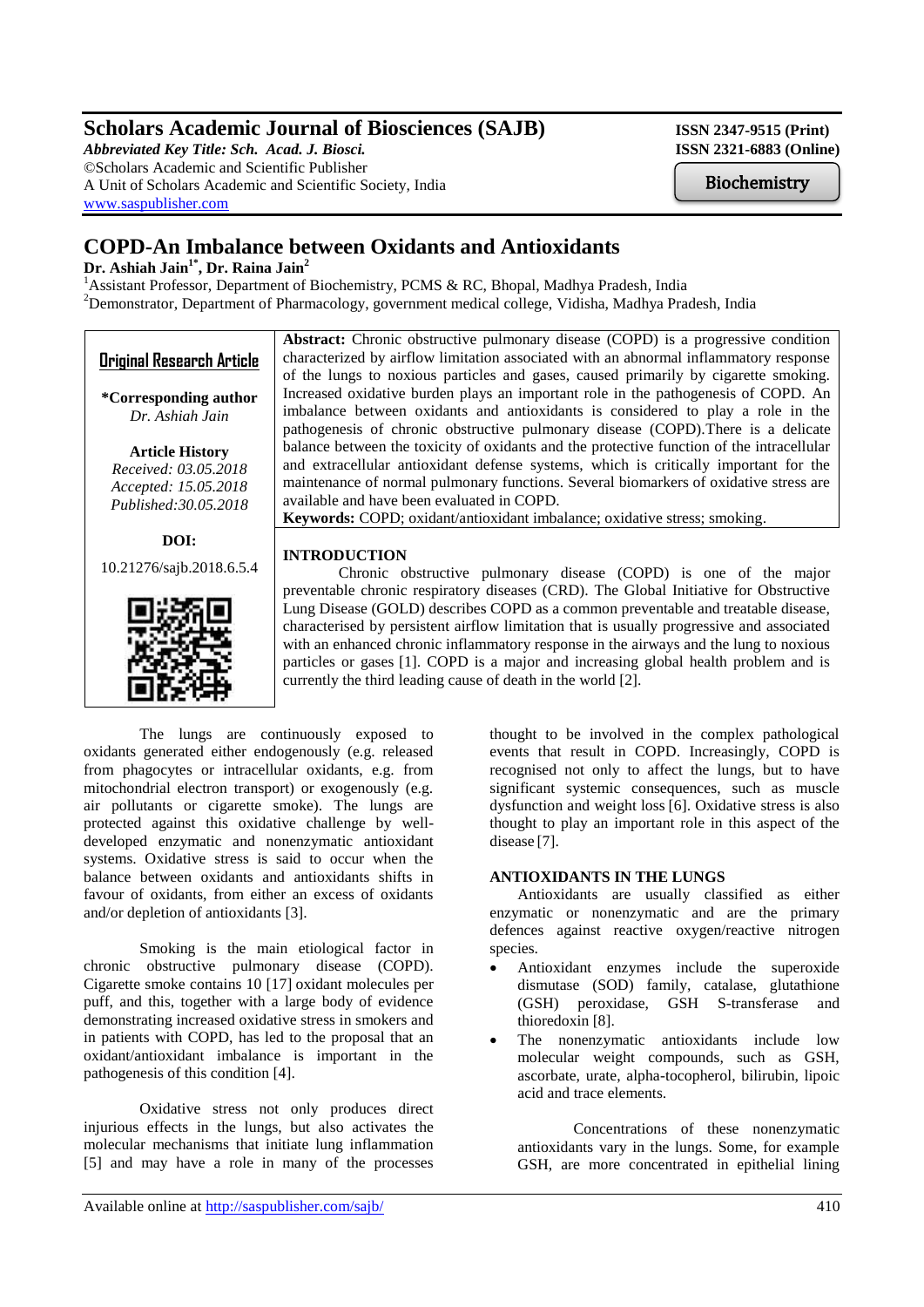#### **Ashiah Jain & Raina Jain***.***, Sch. Acad. J. Biosci., May 2018; 6(5): 410-415**

fluid compared with plasma [9] and others, such as albumin, are found in high concentration in serum, but at much lower concentrations in the epithelial lining fluid [10].

#### **OXIDATIVE STRESS AS A COMPONENT OF COPD PATHOGENESIS**

Oxidative stress occurs in response to the production of cellular ROS and RNS during endogenous metabolic reactions. Inhaled oxidants in the ambient air, including ozone, nitrogen dioxide, diesel exhaust and cigarette smoke, are also well-established causes of oxidative stress. Under normal conditions, the production of endogenous ROS is tightly regulated, and endogenous antioxidants protect tissues against the exposure to free radicals [11]. Although low-tomoderate concentrations of ROS and RNS are

necessary for physiological functions such as defense against infectious agents and cellular signaling pathways[11], uncontrolled activation of ROS production leading to an imbalance between oxidants and antioxidants such as GSH can have detrimental consequences (Figure 1). The most common ROS, i.e. the superoxide anion  $(O_2^-)$  and the hydroxyl radical (OH•), are directly associated with oxidative modifi cations of biochemical systems such as proteins, lipids and carbohydrates. Oxidative stress is involved many of the pathogenic processes underlying COPD, such as direct tissue damage, inactivation of antiproteases, mucus hypersecretion, vascular barrier dysfunction leading to edema of the bronchial wall, bronchoconstriction and enhanced lung inflammation through activation of redox-sensitive transcription factors in leukocytes  $[12-14]$  (Figure 2 & 3).



**Fig-1: An excess in pro-oxidants (e.g. cigarette smoke) may overwhelm the antioxidant defense system of the body, causing an oxidant/antioxidant imbalance and therefore oxidative stress. Oxidative stress causes direct tissue damage, inactivation of antiproteases, mucus hypersecretion, vascular barrier dysfunction leading to edema of the bronchial wall, bronchoconstriction (both via direct action and through the production of isoprostanes from lipid peroxidation) and enhanced lung inflammation through activation of redox-sensitive transcription factors in leukocytes**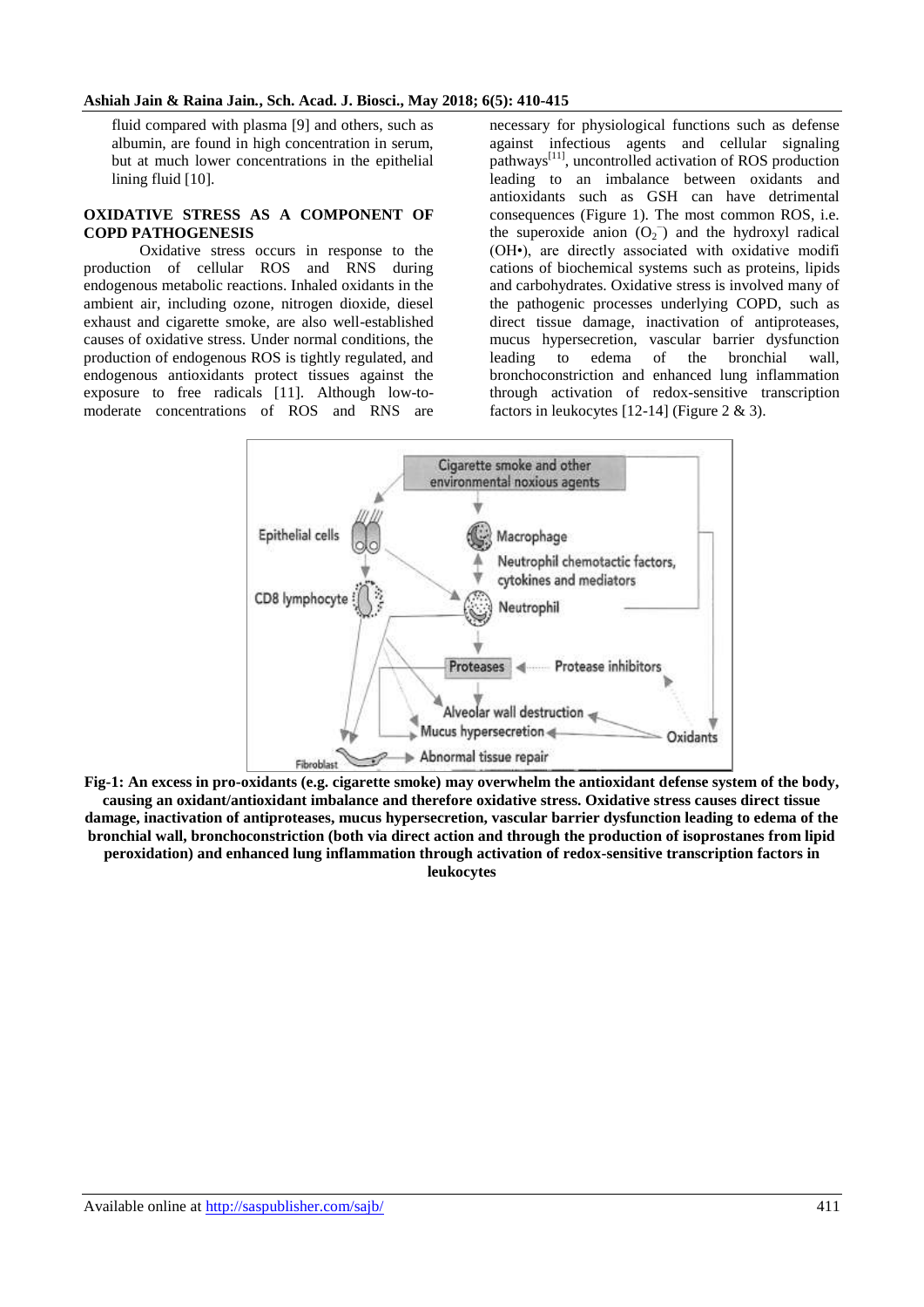#### **Ashiah Jain & Raina Jain***.***, Sch. Acad. J. Biosci., May 2018; 6(5): 410-415**



**Fig-2 & 3: The pathogenic triad of COPD consists of oxidative stress, protease-antiprotease imbalance, and inflammation, of which oxidative stress forms prime component. Oxidative stress affects airways by myriad mechanisms including mucus hypersecretion, damage to airway epithelium, neutrophil influx, airway inflammation, and increased apoptosis. Several processes lead to oxidative stress-related tissue damage, primary among them is lipid peroxidation which leads to the formation of various lipid hydroperoxides and aldehydic products**

### **MATERIALS AND METHODS**

After clinical examination and confirmed diagnosis, 60 male participants (30 patients and 30 control group) were included in this study. Included patients those who having only COPD (with single diagnosis) and who met the diagnostic criteria of COPD [COPD was defined according to the Global initiative for Chronic Obstructive Lung Disease (GOLD) criteria] [1], none of these were suffer from diabetes, renal disease, rheumatoid, cardiac and other chronic diseases

where oxidizing agents load are already more. These patients are compared with age matched healthy nonsmoker subjects with no pulmonary, cardiovascular, or oncological disease, inflammation, infection, and neurological dysfunction that could influence the oxidative status were enrolled as controls with normal pulmonary function test. Here none of the any patients and control subjects was taking dietary supplements such as antioxidant vitamins or minerals.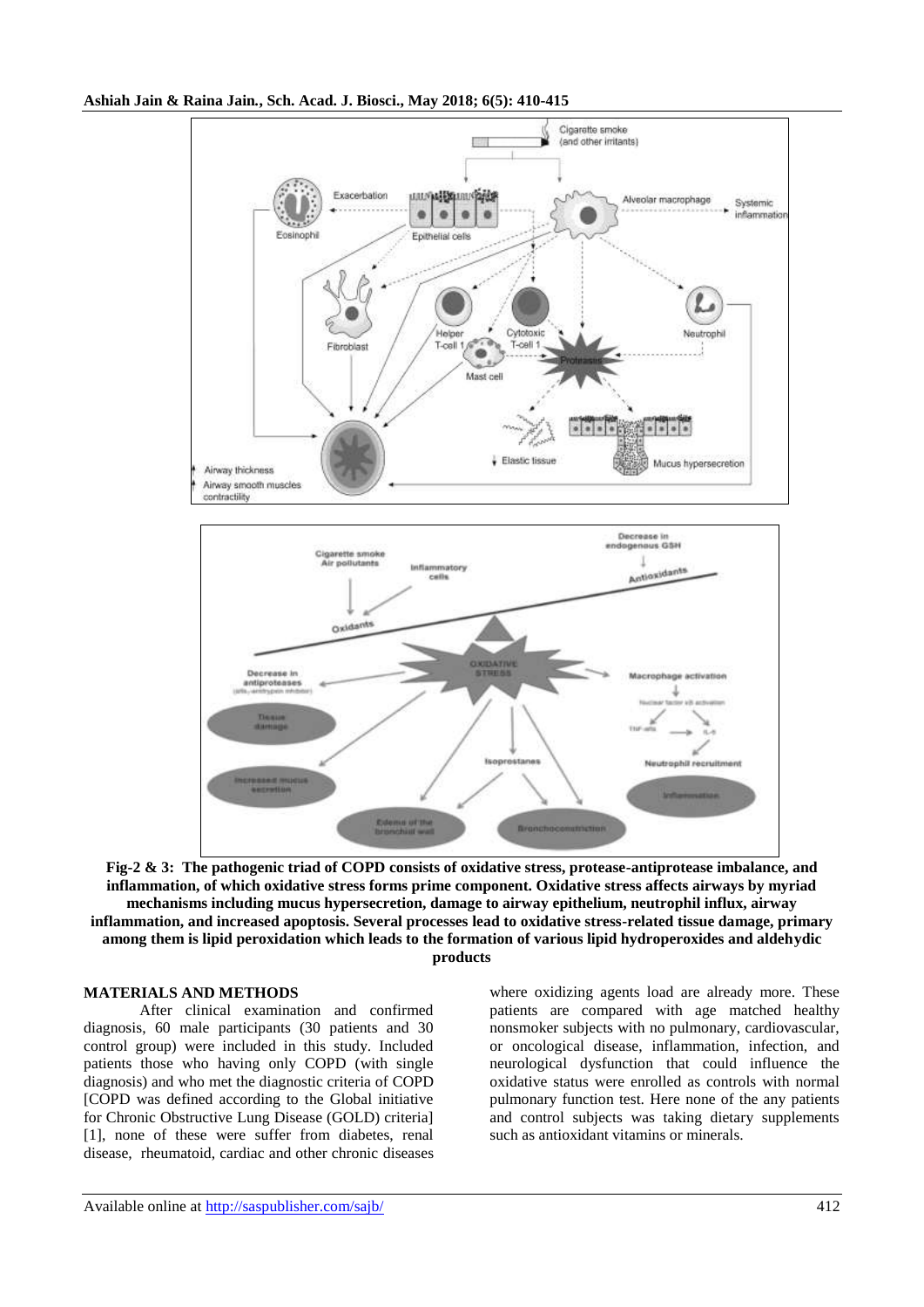|                            | <b>Table-1: Baseline parameters of study subjects</b> |            |
|----------------------------|-------------------------------------------------------|------------|
|                            | Case (patients)                                       | Control    |
|                            | $(n=30)$                                              | $(n=30)$   |
| Age                        |                                                       |            |
| $40 - 50$                  | 8(27%)                                                | 10(33%)    |
| 50-60                      | 13 (43%)                                              | $12(40\%)$ |
| 60-70                      | $9(30\%)$                                             | 8(27%)     |
| <b>Smokers</b>             | 26 (87%)                                              | <b>NA</b>  |
| Pack year (mean $\pm SD$ ) | $7.56 \pm 2.82$                                       | NA.        |
| Smoking index              |                                                       |            |
| <100                       | 6(23%)                                                | <b>NA</b>  |
| 100-500                    | 16(61%)                                               | <b>NA</b>  |
| >500                       | 4(16%)                                                | NA         |

#### **Ashiah Jain & Raina Jain***.***, Sch. Acad. J. Biosci., May 2018; 6(5): 410-415**

#### **Collection of sample**

Use a serum separator tube and allow samples to clot for 2 hours at room temperature or overnight at 2-8°C. Centrifuge at approximately  $1000 \times g$  (or 3000 rpm) for 15 minutes. Remove serum and assay immediately or aliquot and store samples at -20°C or - 80°C.

For GPX and SOD estimation 5ml of whole blood was centrifuged for 10 minutes at 3000 rpm, plasma was separated and erythrocytes were washed four times with 3ml of 0.9% NaCl solution, and centrifuged for 10 minutes at 3000 rpm after each wash. Washed and centrifuged erythrocytes were made up to 2.0 ml with cold redistilled water and mixed and left to stand at 4° C for 15 minutes. The haemolysate was diluted with 0.01mmol/liter phosphate buffer pH 7.0, so that the 5 fold inhibition was between 30% and 60%. SOD estimation was based on the method of Suttle et al whereas glutathione peroxidase was estimated by the method of Paglia and Valentine. Both the enzymes SOD & GPX were determined by Ransel anti-oxidant enzyme kit provided by Randox laboratories Ltd, Crumlin, UK. Malondialdehyde (MDA) was estimated according to the method of Stocks and Dormandy. Zinc level was measured by using Centronic GmbH-Germany Kit by colorimetric estimation. Ascorbic acid level was measured by the method of Ayekyaw. Uric acid was measured by Biosystem Kits and by uricase / peroxidase method.

#### **STATISTICAL ANALYSIS**

The collected data was analyzed using SPSS windows (version 20). Results were expressed as mean ± SD. Student's t-test was employed to determine statistical significance. P value less than 0.05 were considered statistically significant.

#### **RESULT**

 Distribution of biomarkers among chronic obstructive pulmonary disease cases and controls,

- superoxide dismutase levels (in U/ml) were significantly decreased in cases  $(P = 0.001)$ ,
- serum Malondialdehyde levels (in nmol MDA/ml) were significantly higher in cases  $(P = 0.001)$ ,
- glutathione peroxidase levels (U⁄gm Hb) were significantly diminished in cases  $(P = 0.001)$ ,
- serum zinc levels (µg⁄dl), were diminished in cases  $(P = 0.001)$ ,
- serum ascorbic acid levels (mg⁄dl ) were significantly lower in cases  $(P = 0.001)$
- serum uric acid levels (mg⁄dl ) were significantly lower in cases (*P* = 0.001)

| Parameters    | Units   | Patient           | Control           | P value                |
|---------------|---------|-------------------|-------------------|------------------------|
|               |         | $(n=30)$          | $(n=30)$          |                        |
| Ascorbic acid | mg/dl   | $0.38 \pm 0.31$   | $0.91 \pm 0.40$   | < 0.001                |
| <b>GPX</b>    | U/gm Hb | $22.4 \pm 2.31$   | $43.16 \pm 3.60$  | $< 0.001$ <sup>*</sup> |
| <b>MDA</b>    | nmol/ml | $2.59 \pm 1.38$   | $1.06 \pm 0.32$   | $< 0.001$ <sup>*</sup> |
| <b>SOD</b>    | U/ml    | $136.24\pm41.53$  | $186 \pm 52.67$   | ${}_{0.001}$           |
| Uric acid     | mg/dl   | $2.48 \pm 0.68$   | $3.18 \pm 0.93$   | < 0.001                |
| Zinc          | µg⁄dl   | $43.67 \pm 21.86$ | $92.89 \pm 16.73$ | < 0.001                |

#### **Tabel -2: Comparison of biomarkers between cases and controls**

Unpaired t test, \*significant, SOD= superoxide dismutase, GPX= glutathione peroxidase, MDA= malondialdehyde

#### **DISCUSSION**

The study results support the oxidant and antioxidant imbalance theory of COPD. Lungs are exposed to high levels of free radicals. Production of reactive oxygen species has been found directly linked to oxidation of proteins, DNA, and lipids, which may

cause direct lung injury or may induce a variety of cellular responses through the generation of secondary metabolic reactive species. Membrane lipids are highly susceptible to free radical damage which is found to be highly detrimental to the functioning of the cell. MDA is a product of lipid peroxidation and an indirect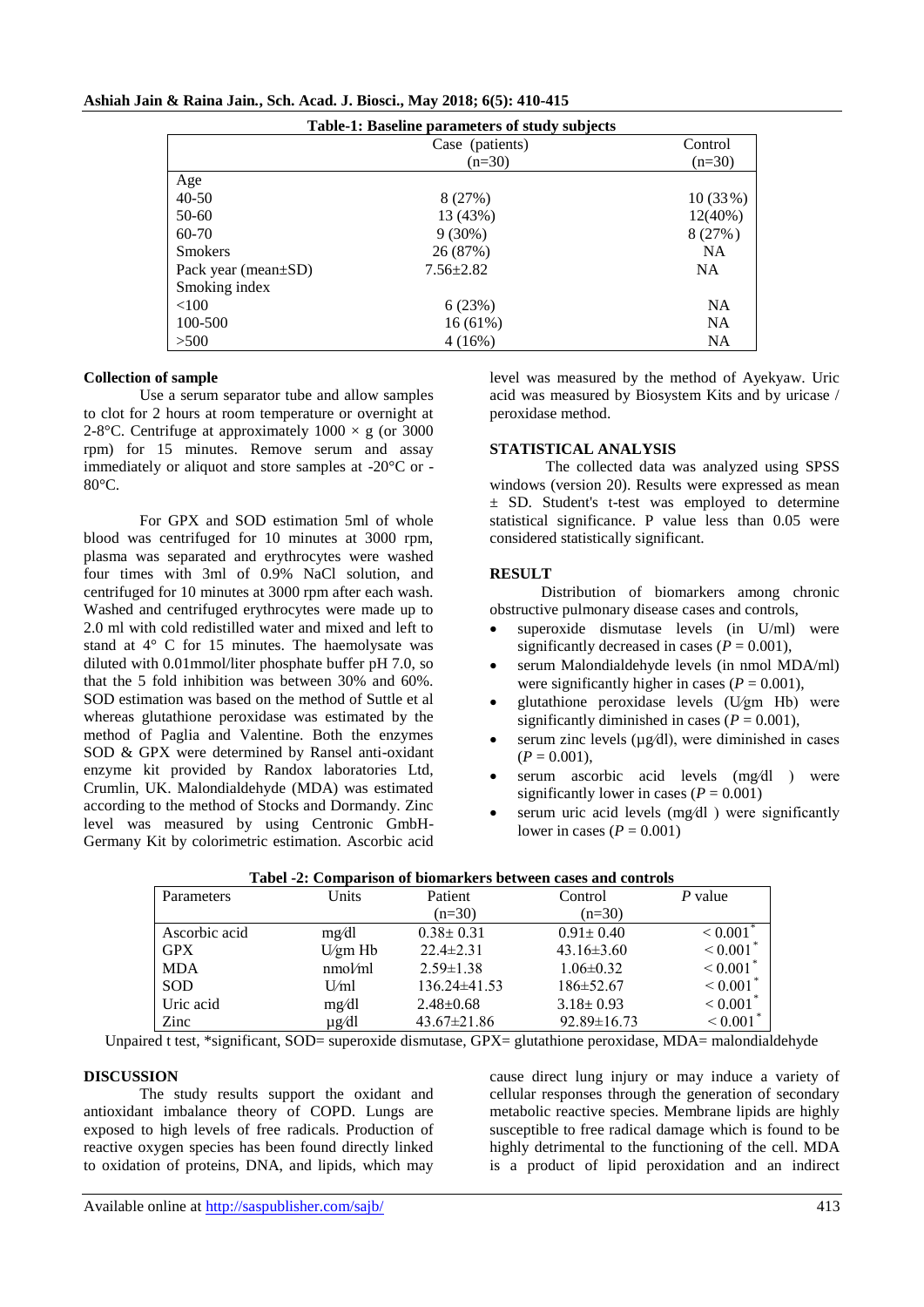measure of free radical activity in body. As free radical injury increases lung function decreases. Oxidative stress is reported to play an important role in the pathophysiology of COPD. In our study out of 30 cases (patients), 4 patients were nonsmokers and 26 were smokers, it shows that other than smoking environmental factors (pollution and radiation) also play an important role for COPD etiopathogenesis.

An important observation was that uric acid may function as an antioxidant, which is of great importance in plasma and plays the protective role during the formation of free radicals. The plasma concentration of uric acid is almost 10-fold higher than other antioxidants, such as vitamin C and E [15]. Moreover; uric acid has much higher antioxidant capacity.

Urate (the soluble form of uric acid in the blood) can scaverge super oxide, hydroxyl radical, and singlet oxygen and can chelate transition metals. Peroxynitrite is a particularly toxic product formed by the reaction of super oxide anion with nitric oxide that can injure cells by nitrosylating the tyrosine residues (nitro tyrosine formation) of proteins. Uric acid can also block this reaction. Significantly decreased levels of uric acid have been found by means of an enzymatic method using a colorimetric assay in plasma of COPD subjects compared to healthy controls [16] whereas a significant decrease was found only in very-severe COPD by HPLC with electrochemical detection [17]. No difference has been found using an automated analyzer [18].

Zinc, an essential dietary metal, plays essential roles in protein structure, it is the intrinsic metal component or activating cofactor for more than 70 important enzyme systems, including carbonic anhydrase, the alkaline phosphatases, dehydrogenases, and carboxypeptidases [19], participates in cellular and humoral immunity, and has anti-inflammatory and antioxidant function [20]. When zinc deficiency occurs in conjunction with acute lung injury or asthma, inflammation is more intense, it results in enhanced oxidative damage in the airways [20]. Trace element (Se, Mn, and Zn) status is altered in critically ill patients with COPD [21].

## **CONCLUSION**

The present study provides a strong evidence for the oxidant-antioxidant imbalance in the pathogenesis of COPD. It is likely that antioxidants may have in future combination therapies for COPD patients. A biomarker-based (preferably MDA) study can be utilized to assess the efficacy of novel antioxidant or other agents in modifying the course of this disease. This study may have useful clinical implications in view of increased understanding of COPD risk parameters. It has also been recognized that

additional burden of comorbidities has negative impact on economies and also patient related outcomes.

#### **REFERENCES**

- 1. Global Initiative for Chronic Obstructive Lung Disease. Global strategy for the diagnosis management and prevention of Chronic Obstructive Pulmonary disease. Updated 2014. Global Initiative for Chronic Obstructive Lung Disease, 2014.
- 2. Lozano R, Naghavi M, Foreman K, Lim S, Shibuya K, Aboyans V, Abraham J, Adair T, Aggarwal R, Ahn SY, AlMazroa MA. Global and regional mortality from 235 causes of death for 20 age groups in 1990 and 2010: a systematic analysis for the Global Burden of Disease Study 2010. The lancet. 2012 Dec 15;380(9859):2095-128.
- 3. Halliwell B. Antioxidants in human health and disease. Annu Rev Nutr 1996; 16: 33–50.
- 4. MacNee W. Oxidants/antioxidants and COPD. Chest. 2000 May 1;117(5):303S-17S.
- 5. Rahman I, MacNee W. Role of transcription factors in inflammatory lung diseases. Thorax 1998; 53: 601– 612.
- 6. Agusti AG. Systemic effects of chronic obstructive pulmonary disease. Novartis Found Symp 2001; 234: 242–249.
- 7. Langen RC, Korn SH, Wouters EF. ROS in the local and systemic pathogenesis of COPD. Free Radical Biology and Medicine. 2003 Aug 1;35(3):226-35.
- 8. Halliwell B, Gutteridge JM. Role of free radicals and catalytic metal ions in human disease: an overview.Methods Enzymol 1990; 186: 1–85.
- 9. Van Der Vliet A, O'Neill CA, Cross CE, Koostra JM, Volz WG, Halliwell B, Louie S. Determination of low-molecular-mass antioxidant concentrations in human respiratory tract lining fluids. American Journal of Physiology-Lung Cellular and Molecular Physiology. 1999 Feb 1;276(2):L289-96.
- 10. Reynolds HY, Newball HH. Analysis of proteins and respiratory cells obtained from human lungs by bronchial lavage. J Lab Clin Med 1974; 84: 559– 573.
- 11. Valko M, Leibfritz D, Moncol J, Cronin MT, Mazur M, Telser J. Free radicals and antioxidants in normal physiological functions and human disease. The international journal of biochemistry & cell biology. 2007 Jan 1;39(1):44-84.
- 12. MacNee W. Pulmonary and systemic oxidant/antioxidant imbalance in chronic obstructive pulmonary disease. Proc Am Th orac Soc 2005; 2:50–60
- 13. Kratzer E, Tian Y, Sarich N, Wu T, Meliton A, Leff A, Birukova AA. Oxidative stress contributes to lung injury and barrier dysfunction via microtubule destabilization. American journal of respiratory cell and molecular biology. 2012 Nov;47(5):688-97.